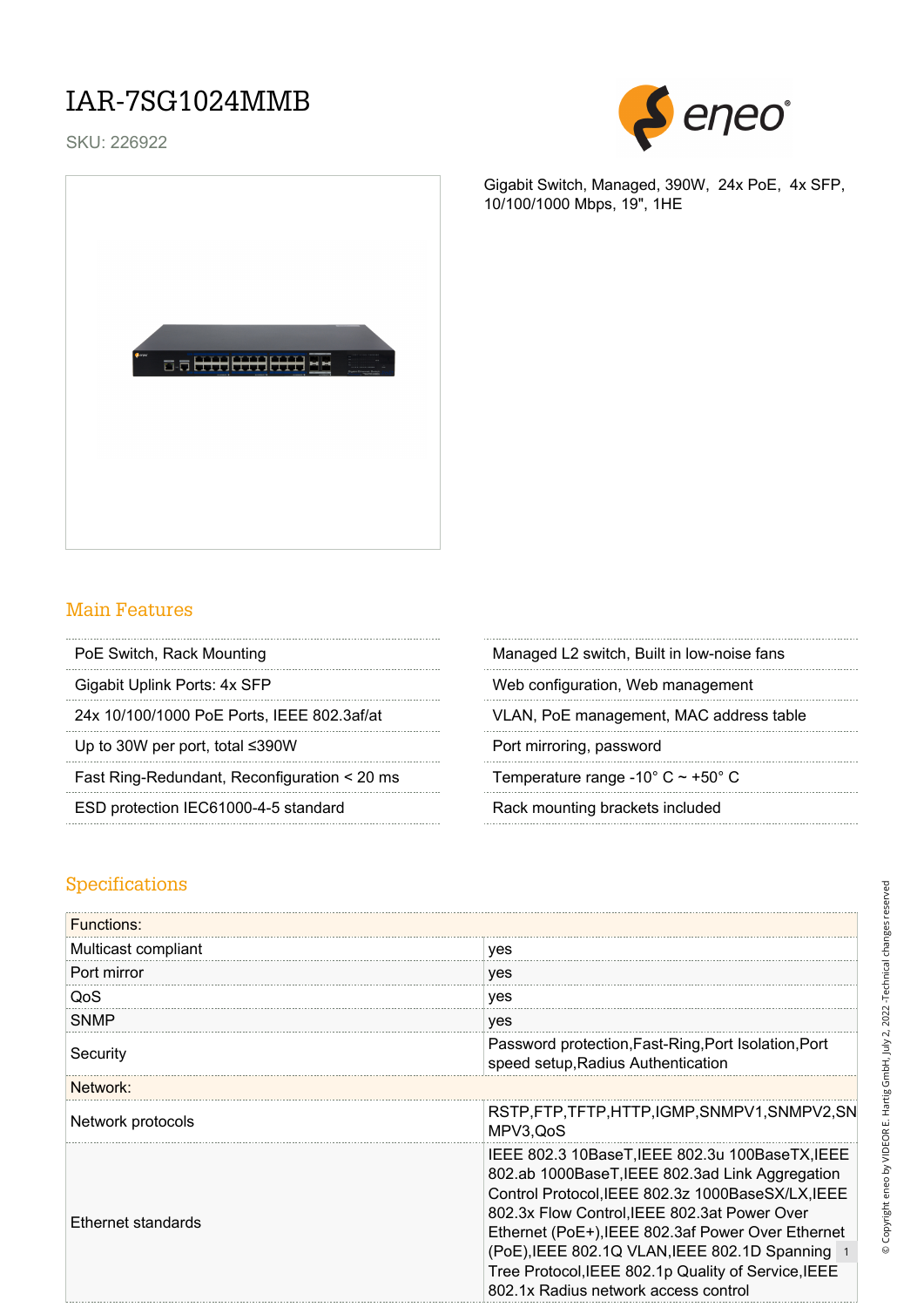# IAR-7SG1024MMB

Continuation of the specifications

| Internal switching capacity (Mpps)   | 41,7 Mpps                                                                       |  |
|--------------------------------------|---------------------------------------------------------------------------------|--|
| Internal switching capacity (Gbit/s) | 56 Gbps                                                                         |  |
| <b>VLAN</b>                          | yes                                                                             |  |
| Interfaces / Inputs/ Outputs:        |                                                                                 |  |
| <b>Ethernet interface</b>            | 10Base-T,100Base-TX,1000Base-T                                                  |  |
| Ports                                | 24x 10/100/1000Base-T,4x 1000Mbps SFP, Console<br>RJ45-RS232, OOB 10/100Base-TX |  |
| Optical connector                    | <b>SFP Port</b>                                                                 |  |
| General:                             |                                                                                 |  |
| Dimensions (HxWxD)                   | 44,5x442x320mm                                                                  |  |
| Weight                               | $4.5$ Kg                                                                        |  |
| PoE ports (number)                   | 24                                                                              |  |
| Model                                | Rackmontage                                                                     |  |
| <b>Type</b>                          | Layer2 switch                                                                   |  |
| Power consumption                    | 450W                                                                            |  |
| <b>Blower</b>                        | yes                                                                             |  |
| Management                           | yes                                                                             |  |
| Mounting                             | 19" rack                                                                        |  |
| PoE budget                           | 390 W                                                                           |  |
| Power over Ethernet                  | IEEE 802.3af, IEEE 802.3at                                                      |  |
| Supply voltage                       | 100~240VAC                                                                      |  |
| Operating temperature                | $-10^{\circ}$ C ~ +50 $^{\circ}$ C                                              |  |
| Application                          | indoor                                                                          |  |
| Trunk                                | Contact discharge 6KV, Air discharge<br>8KV,IEC61000-4-2,IEC61000-4-5           |  |
| Parts supplied:                      |                                                                                 |  |
| Parts supplied                       | manual, power cord, 19" rack mount angle                                        |  |

#### Optional Accessory

| <b>SKU</b> | <b>Name</b> | <b>Description</b>                                                                                    |
|------------|-------------|-------------------------------------------------------------------------------------------------------|
| 219525     | RJT-1000SFP | RJ45- SFP Transceiver Modul, 1000Base-T, 0°~<br>$+70^{\circ}$ C                                       |
| 216479     | SFP-0850M10 | SFP Modul, 1.25Gbps, 550m, Multimode, 850nm,<br>Duplex LC Connector, 0°~+70°C                         |
| 218758     | SFP-0850M40 | SFP Modul, 1,25Gbps, 550m, Multimode, 850nm,<br>Duplex LC Connector, $-40^{\circ} \sim +70^{\circ}$ C |
| 216478     | SFP-1310M40 | SFP Modul, 1.25Gbps, 550m, Multimode, 1310nm,<br>Duplex LC Connector, -40°~+75°C                      |
| 216566     | SFP-1310S10 | SFP Modul, 1.25Gbps, 20km, Singlemode, 1310nm,<br>Duplex LC Connector, 0°~+70°C                       |
| 216477     | SFP-1310S40 | SFP Modul, 1.25Gbps, 20km, Singlemode, 1310nm,<br>Duplex LC Connector -40°~+75°C                      |